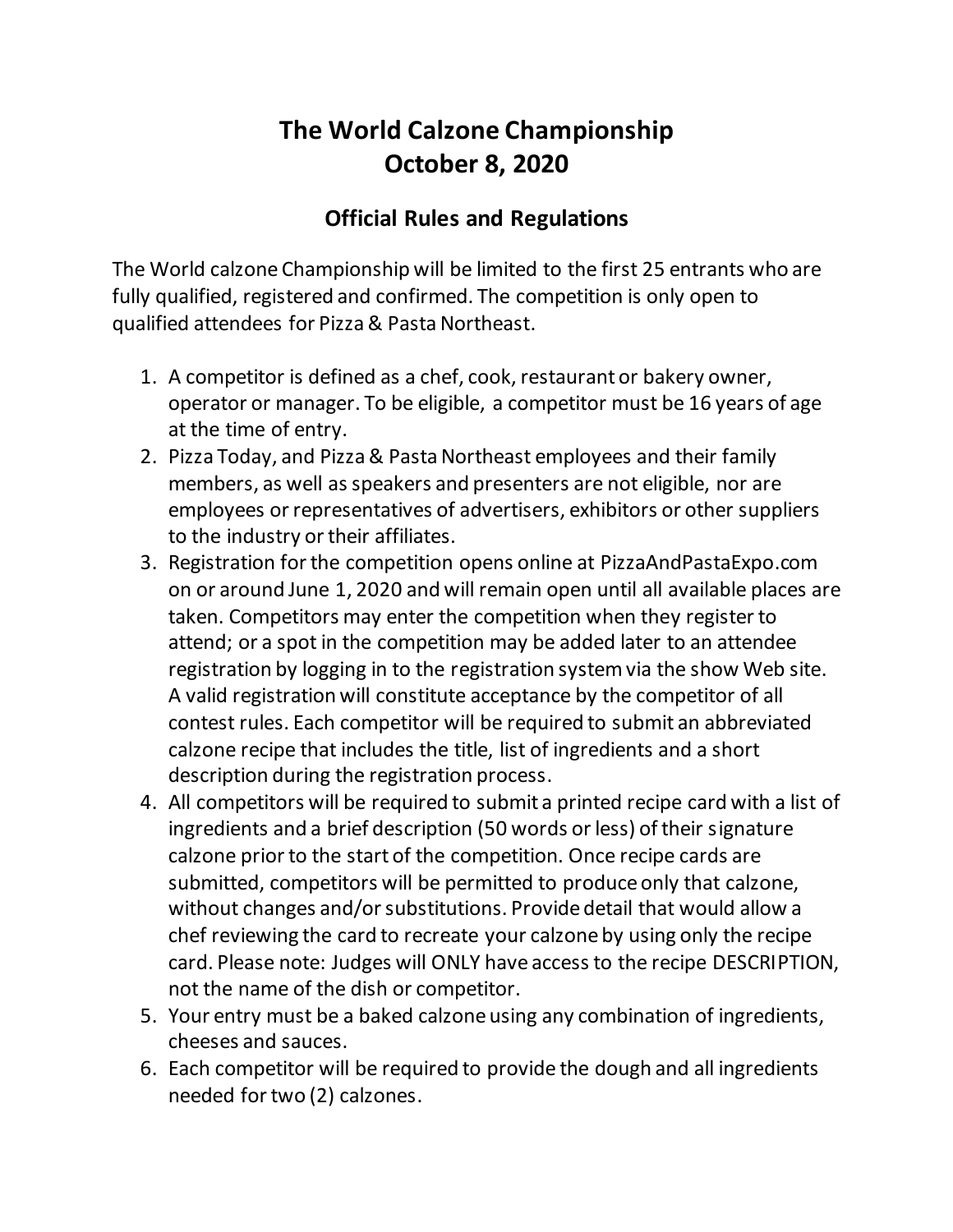- 7. Each competitor will have the use of the following kitchen appliances: deck oven, mixer, butane burner, presentation plates and commercial reach-in refrigeration.
- 8. Your entry must be a Calzone that you would possibly see on the menu of a pizzeria or Italian restaurant.
- 9. All competition entries must be prepared onsite during the preparation or competition period. Each competitor will have a maximum of 15 minutes of preparation time and 15 minutes of competition time. No previous cooked or prepared entries will be accepted.
- 10.Once presentation plates have been issued, each competitor is responsible for his or her plate prior to being presented for judging.
- 11.All Competitors will be required to use the supplied presentation plates. No custom or personal presentation plates will be permitted.
- 12.The final judging table will consist of three (3) judges. Each competitor will be required to create three (3) sampling portions, in addition to their presentation calzone.
- 13.The competing dishes will be presented to a panel of three (3) judges. All scores will be added together to determine the total cumulative score.
- 14.Competitors must be courteous and respectful at all times. Additionally, competitors should not obstruct pathways or aisles within the prep or kitchen area or interfere with another competitor's entry. Doing so could result in point deduction or disqualification.
- 15.Competitors are responsible for cleaning their competition station and serve ware. A point deduction will result, if your station has not been cleaned to the satisfaction of the competition coordinator before exiting the area.
- 16.Each entry will be judged on its own merits as opposed to comparatively against the other entries.
- 17.A prestigious panel of judges will score the calzones on a 1 to 10 scale on the basis of taste, creativity, execution, visual appearance and ease of preparation. Scoring will be as follows:
	- a. Taste 50%
	- b. Execution  $-25%$
	- c. Creative use of ingredients 10%
	- d. Visual appearance 10%
	- e. Ease of preparation 5%